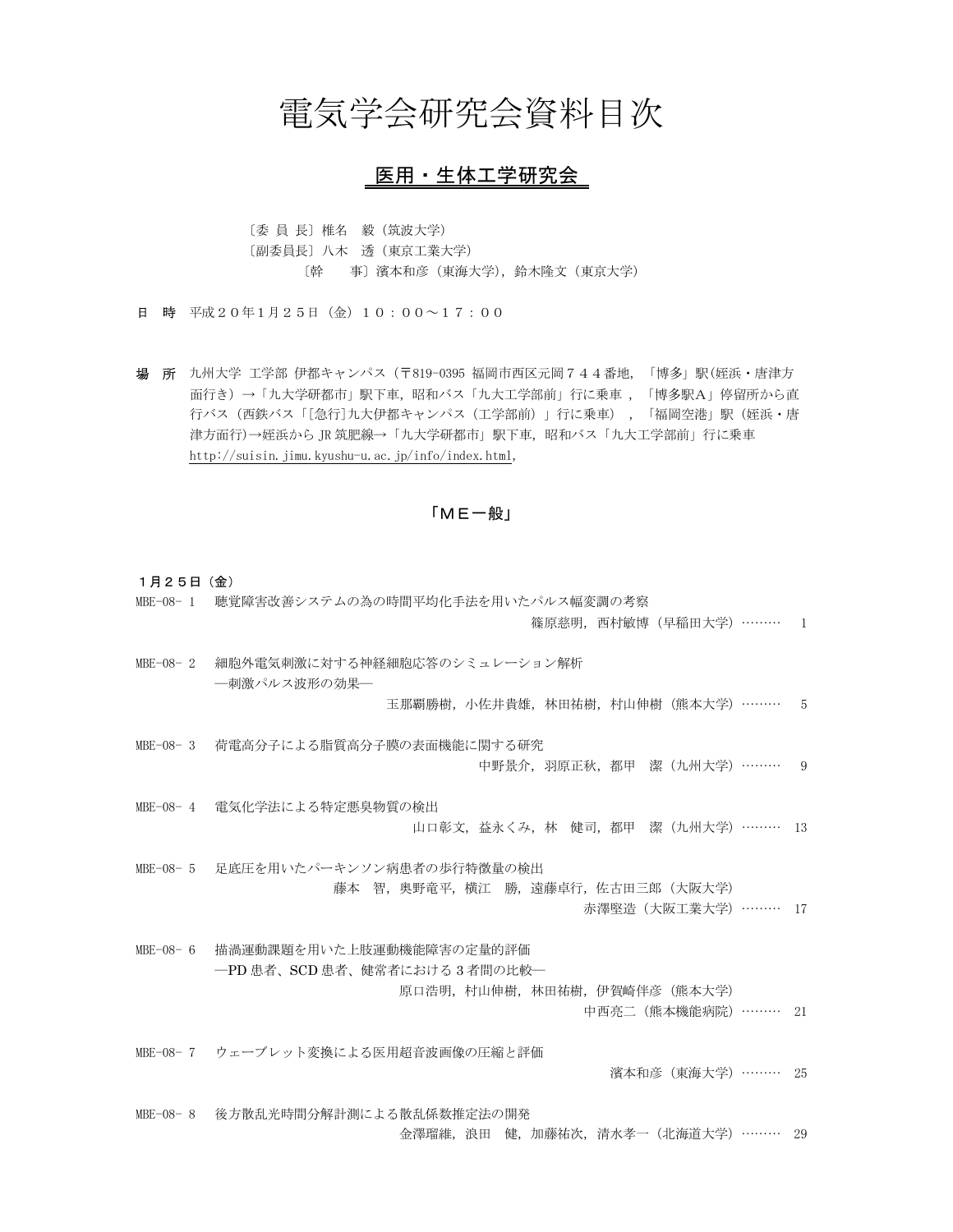| $MBE-08-9$      | 脳波を用いた快眠枕に対する定量的評価の検討                                                  |  |
|-----------------|------------------------------------------------------------------------|--|
|                 | 鎌田尚平, 伊賀崎伴彦, 林田祐樹, 村山伸樹 (熊本大学) ………<br>33                               |  |
| $MBE - 08 - 10$ | 顔・建物画像掲示時の誘発脳波の違い                                                      |  |
|                 | 藤山沙紀 (九州大学)                                                            |  |
|                 | 成 烈完, 小川誠二 (小川脳機能研究所)                                                  |  |
|                 | 伊良皆啓治 (九州大学) ……… 37                                                    |  |
|                 |                                                                        |  |
| $MBE - 08 - 11$ | FMRI による顔処理関連脳機能部野 (FFA) の特性に関する研究                                     |  |
|                 | 成 烈完,神波雅之,小川誠二(小川脳機能研究所)<br>伊良皆啓治 (九州大学) ……… 41                        |  |
|                 |                                                                        |  |
| $MBE-08-12$     | リアルタイム視線移動解析による運転作業時の有効視野計測                                            |  |
|                 | 瀬谷安弘, 八木 理, 中易秀敏 (甲南大学) ………<br>- 43                                    |  |
|                 |                                                                        |  |
| $MBE-08-13$     | 〔招待講演〕視覚探索反応に見られる統合失調症患者の視覚認知特性                                        |  |
|                 | 森 周司 (九州大学)                                                            |  |
|                 | 稲富宏之・田中悟郎(長崎大学)……… 47                                                  |  |
| $MBE-08-14$     | 〔ポスター講演〕微小神経終末部における Ca2+ チャネルサブタイプ                                     |  |
|                 | 正代清光 (熊本大学/熊本保健科学大学)                                                   |  |
|                 | 村山伸樹 (熊本大学) ……… 51                                                     |  |
|                 |                                                                        |  |
| $MBE-08-15$     | 〔ポスター講演〕An Equivalent Modeling for Ca <sup>2+</sup> -Dependent Insulin |  |
|                 | Secretion in Electrical Coupling of the 8-Cells                        |  |
|                 | Jung Hee Jin, Toshihiro Nishimura (Waseda University)  55              |  |
| $MBE-08-16$     | [ポスター講演] 動的輪郭モデルを用いた超音波画像の輪郭抽出法                                        |  |
|                 | 大城政邦, 西村敏博 (早稲田大学) ……… 59                                              |  |
|                 |                                                                        |  |
| $MBE-08-17$     | [ポスター講演] The Segmentation Method for the Boundary Detection of         |  |
|                 | Lesion Area Using a Levelset Method based on Real-Coded                |  |
|                 | Genetic Algorithm                                                      |  |
|                 | Junho Cha, Toshihiro Nishimura (Waseda University)  63                 |  |
| $MBE-08-18$     | [ポスター講演] Level Set Based the Detected the Cancer Region for            |  |
|                 | Active Contour Model                                                   |  |
|                 | Hyunkyung Park, Toshihiro Nishimura (Waseda University)  67            |  |
|                 |                                                                        |  |
| $MBE-08-19$     | [ポスター講演] 上肢運動遂行時およびイメージ時の脳波解析                                          |  |
|                 | 清田善彦, 伊賀崎伴彦, 林田祐樹, 村山伸樹 (熊本大学) ……… 71                                  |  |
| $MBE-08-20$     | 〔ポスター講演〕経頭蓋磁気刺激時の P300 の測定                                             |  |
|                 | 佐藤秀之, 有松 孟, 早見武人, 上野照剛, 伊良皆啓治 (九州大学) ……… 75                            |  |
|                 |                                                                        |  |
| $MBE-08-21$     | 〔ポスター講演〕経頭蓋磁気刺激時の視覚探索反応時間                                              |  |
|                 | 松岡 彬, 齊藤智昭, 葛 盛, 上野照剛, 伊良皆啓治 (九州大学) ……… 79                             |  |
|                 |                                                                        |  |
| $MBE-08-22$     | [ポスター講演] 医用画像のフォトンショットノイズ低減手法の提案                                       |  |
|                 | 高市真人, 西村敏博 (早稲田大学) ……… 83                                              |  |